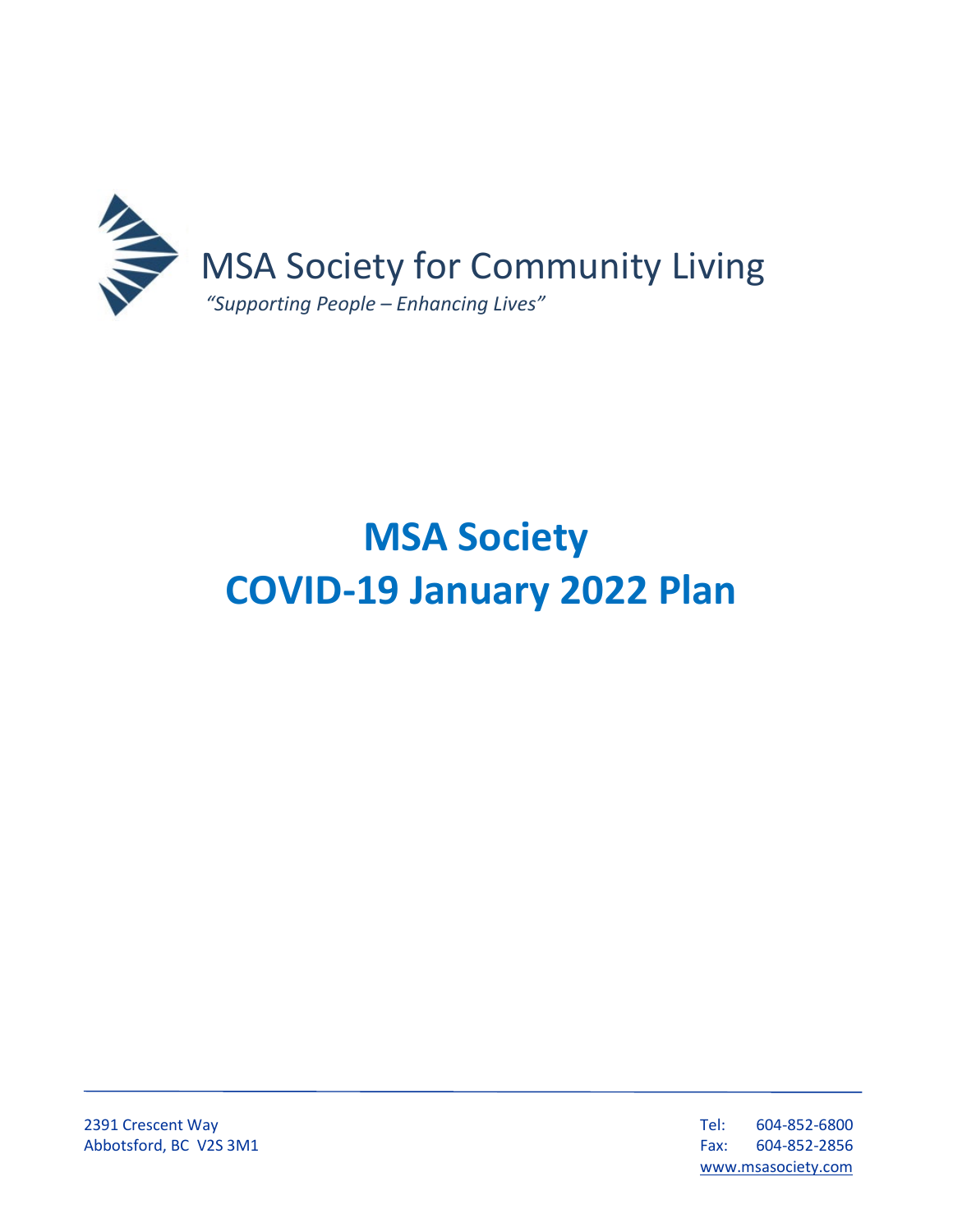

# **COVID-19 Revisions and Updates**

| <b>REVISION</b>            | <b>DATE</b>       | <b>NAME</b>           | <b>DESCRIPTION</b>        |
|----------------------------|-------------------|-----------------------|---------------------------|
| COVID-19 Response Plan     | March 1, 2020     | <b>Julie Pariseau</b> | <b>Executive Director</b> |
| COVID-19 Recovery Plan     | November 20, 2020 | <b>Julie Pariseau</b> | <b>Executive Director</b> |
| COVID-19 January 2022 Plan | January 25, 2022  | Jackie Ayer           | <b>Executive Director</b> |
|                            |                   |                       |                           |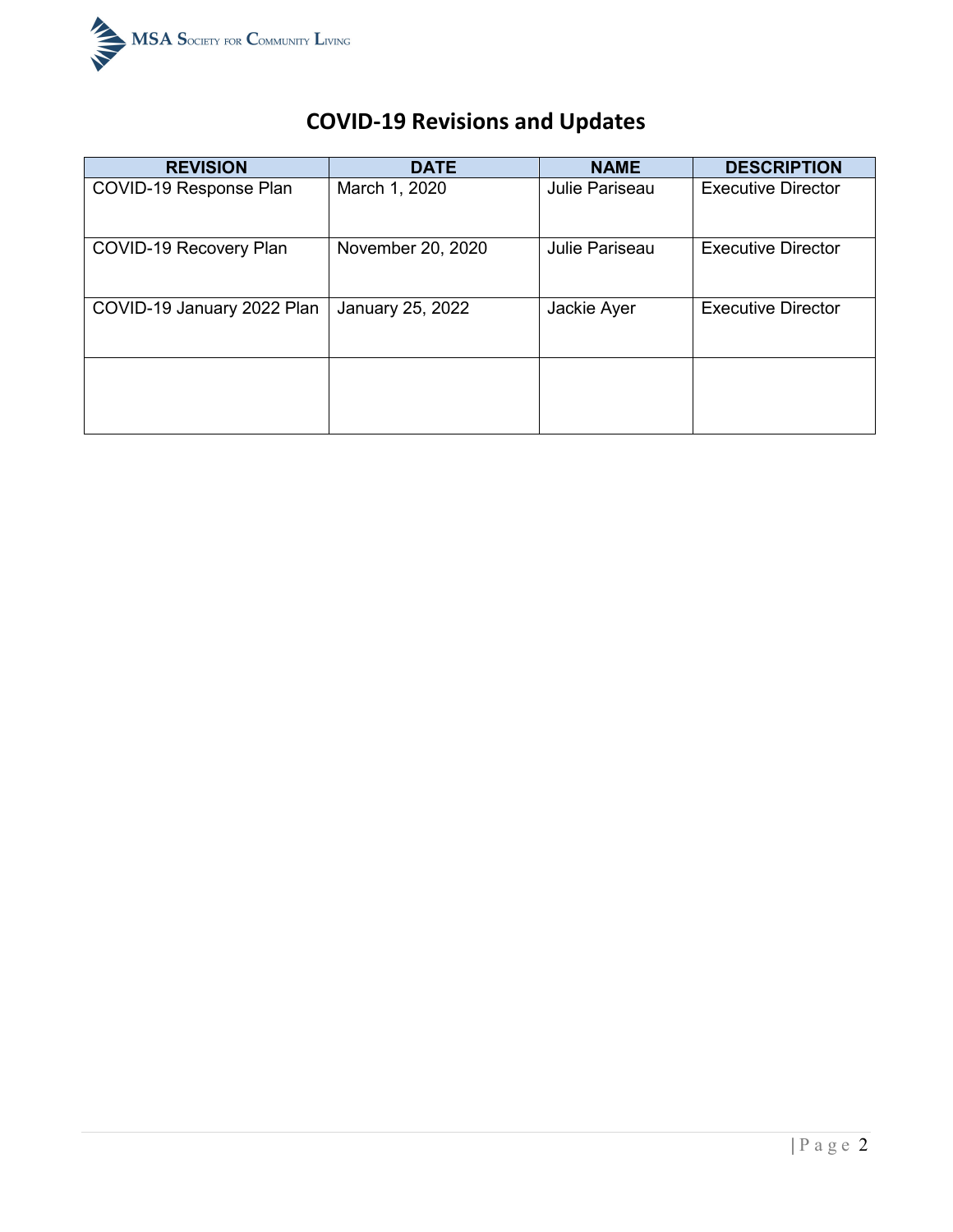

### **Table of Contents**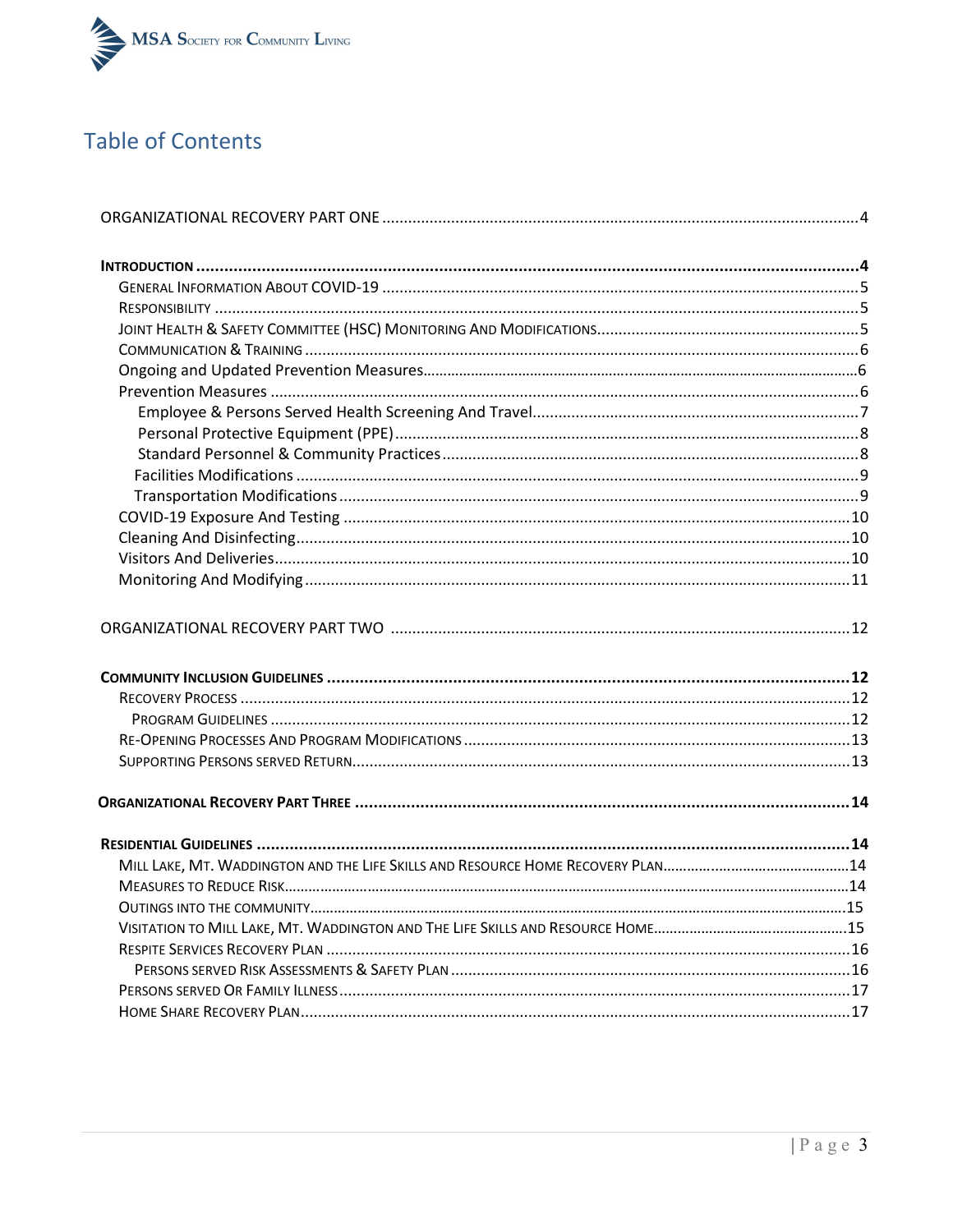

# **Organizational Recovery Part One**

### **Introduction:**

This COVID-19 Revised and Updated Safety Plan is based on current information available from the BC Centre for Disease Control and Prevention (BCCDC), BC Public Health Officer (PHO), WorkSafe BC and other Provincial and Federal Government Authorities. This plan is subject to change based on the evolution of the COVID-19 virus, additional information from relevant authorities (noted above) or the Executive Director. Many of the practices outlined in this plan are not new practices however, they have been revised and updated to reflect current and evolving provincial orders, practices and recommendations to ensure continued high-quality levels of protection, communication and health and safety of persons served, employees, caregivers, families and the community.

There are no official timelines implemented into the Safety Plan – the movement between steps will be based on the safety of persons served, employees and family members/care providers. If the safety risk increases at any time the plan allows for a quick response and movement back into pre-reopening protocols. As well adaptations may be introduced to daily routines, for example daily health check-in may include additional questions/monitoring reflecting the ever-changing symptoms associated with current variant(s).

Due to highly transmittable variants, increased numbers of COVID-19 cases, shortage of staff or PHO directive and restrictions, MSA may be required to temporarily suspend visitation or close programming until the situation has been resolved. Should this be necessary, notice will be provided for all care providers and or family members.

In response to the Omicron variant, a staff illness call-in procedure has been put in place:

- 1. Employee who experiences cold, flu or COVID-19 symptoms will notify Team Leader or designate
- 2. Team Leader or designate will instruct employee to call 811 and follow their instructions, (employee will identify themselves as a healthcare worker).
- 3. Employee will report the recommendations from 811 to the HR Manager
- 4. HR Manager will provide employee with the next steps and will notify the Team Leader. Employee will continue to communicate daily with HR Manager.

At the beginning of the pandemic, MSA Society formed a Pandemic Response and Recovery Team (PRT) consisting of the Executive Director, Program Director & Managers, Finance Director and Human Resource Manager. This team will remain in place until the pandemic is declared over by the PHO.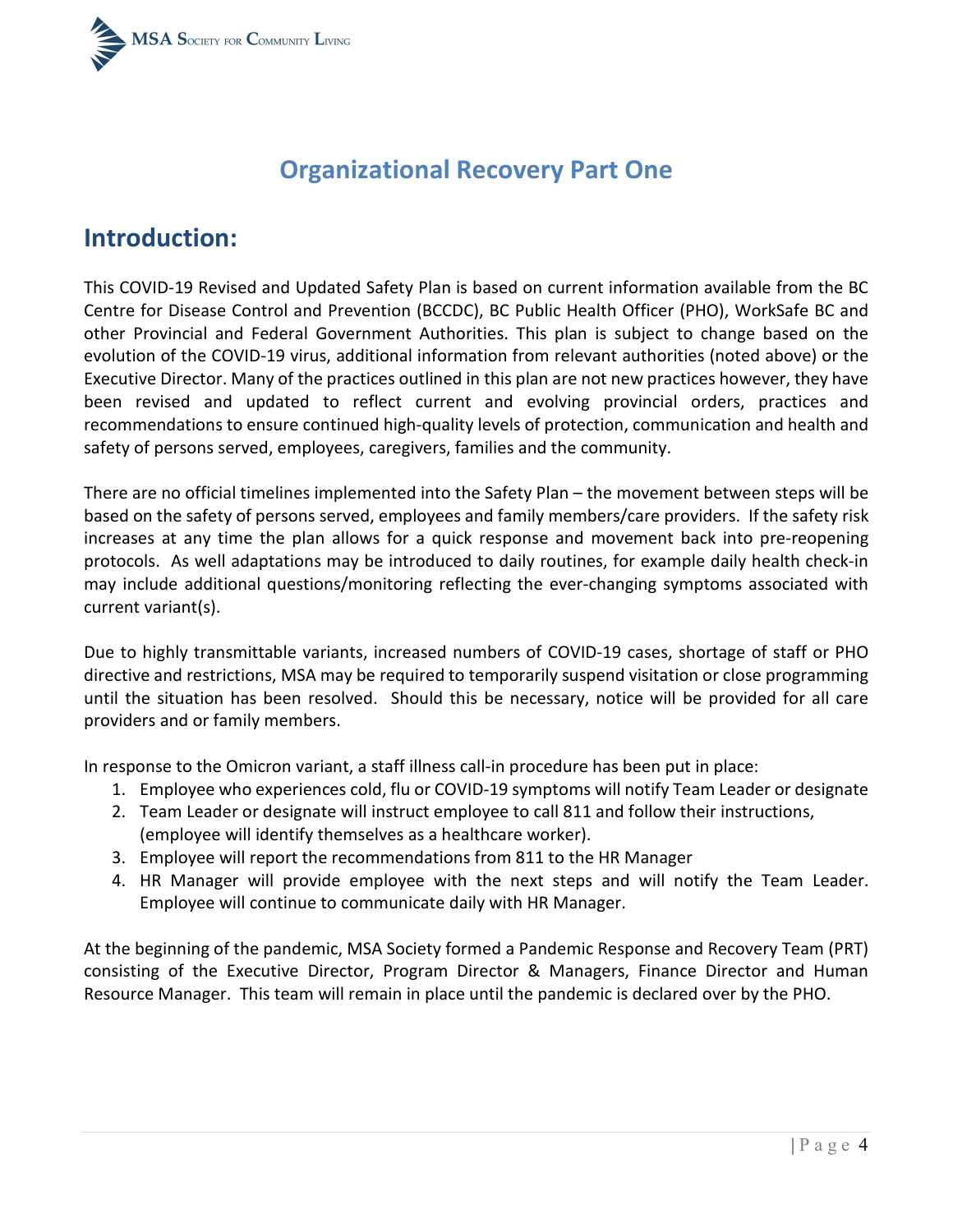

### **General Information About COVID-19:**

There are a number of symptoms associated with the COVID-19 virus, ranging from mild symptoms to severe illness. Each variant may have its own unique symptoms however, the primary symptoms for COVID-19 are:

- Fever
- Chills
- Cough
- Headache
- Muscle aches
- Fatigue
- Shortness of breath
- Runny nose and sore throat
- **Sneezing**
- Loss of appetite
- Loss / reduced sense of taste and smell
- Nausea or vomiting

# **Responsibility:**

Due to the seriousness of the virus, MSA expects everyone to share in the responsibility of preventing the transmission and spread of the COVID-19 virus and COVID-19 variants.

All employees are responsible for:

- Familiarizing themselves with and adhering to MSA's current COVID-19 January 2022 Plan
- COVID-19 Policies & Procedures; understanding and complying with all changes as they occur
- Completing all COVID-19 training

These requirements are intended to reduce the risk of spreading COVID-19 in the workplace, in our homes and in our communities.

# **Joint Health & Safety Committee (HSC) Monitoring & Modifications:**

The PRT will share any new and/or modified policies, procedures, documents and plans with the Health & Safety Committee for feedback and input. The Health & Safety Committee will continue to work collaboratively with the PRT to ensure that the COVID-19 changes, restrictions, procedures and policies are being adhered to by all employees.

Employees are invited to bring forward any concerns about COVID-19 safety practices in the workplace and the issue is not resolved at a management/employee level, the issue will be brought forward to the Health & Safety Committee for resolution. All concerns brought forward will also be brought to the attention of the Executive Director.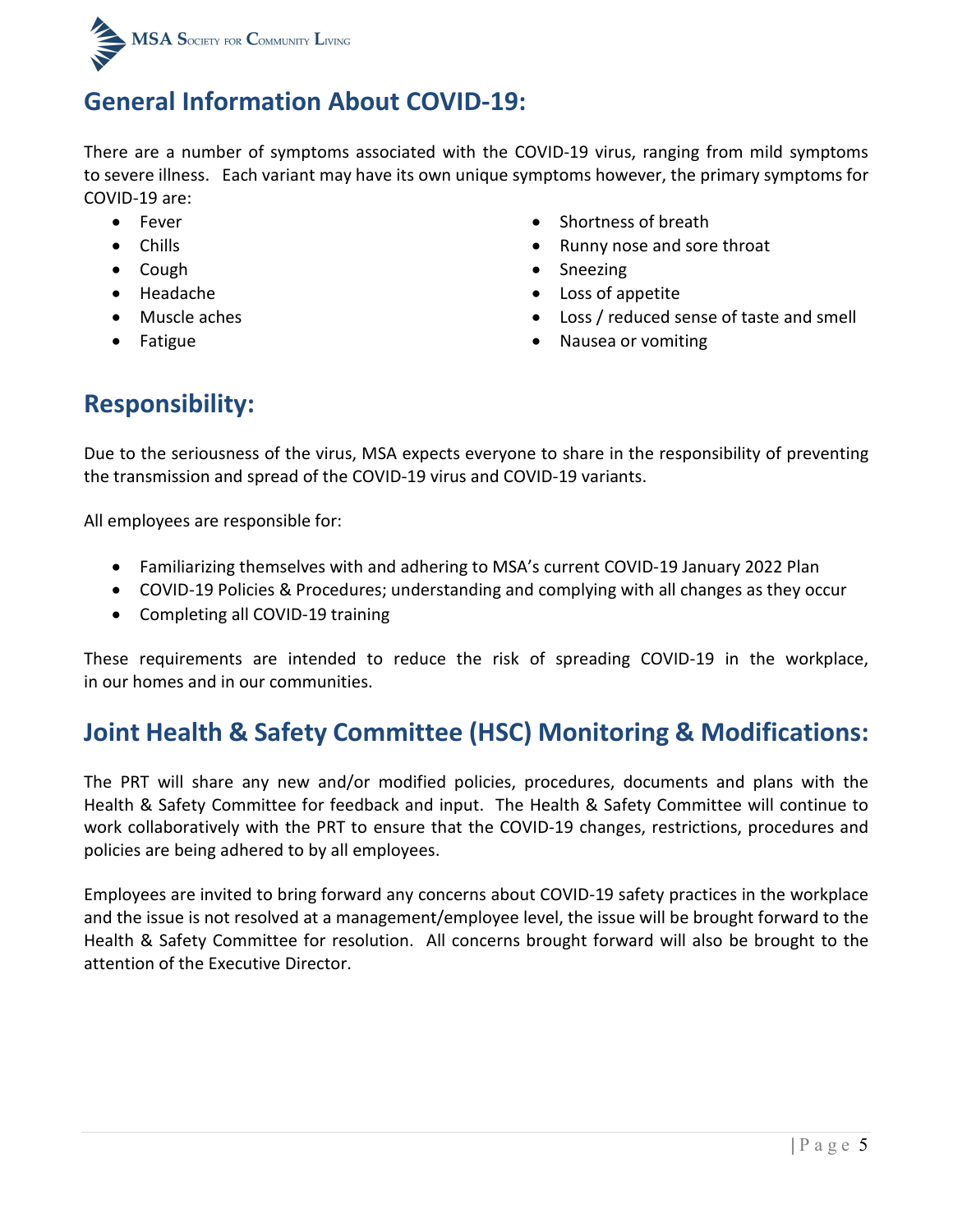

### **Communication & Training**

Regular updated communication between the PRT and employees is critical to ensuring awareness and smooth implementation of new procedures and practices. Consistent communication and messaging will be conducted as follows: email; in-person; small groups; staff meetings; training sessions; on-line training; memos and announcements distributed in hardcopy to each work site and by email.

This COVID-19 January 2022 Plan will be posted on the employee bulletin board at each site, be available electronically to employees, and forwarded to CLBC and other relevant authorities as requested. Program Director, Managers and Team Leaders will communicate specific and relevant portions of the plan with persons served, Home Share providers, caregivers and families. External stakeholders will be provided with an electronic PDF copy upon request. Portions of the plan will be accessible on the website.

New employees will be closely monitored and supported by Team Leaders and mentored by Health & Safety Committee members and peers, to ensure they fully understand and are able to consistently implement MSA's COVID-19 policies, procedures & practices. The COVID-19 training checklist will be part of the Employee Orientation package provided by the Human Resources Department upon hire.

If employees are moving to a new position that has program specific guidelines – the Program Manager will be responsible to provide COVID-19 specific training. The monitoring and support of this training will be done by the Team Leader and mentoring employee.

In addition to formal training it is expected that employees will support each other to comply with safe practices to prevent the transmission of COVID-19.

The Health & Safety Committee will participate in ongoing monitoring, mentoring and suggest re-training when required. MSA believes in personal responsibility and taking a positive approach to accountability.

### **Ongoing and Updated Prevention Measures:**

#### **Prevention Measures**

Preventive measures established for use by all employees include, among other things:

- Regular updates regarding changes to safety practices, policies and the workplace
- Modifications to existing business practices. For example:
	- o Rotation of employees able to work from home
	- o Posting maximum room capacity at all MSA sites based on WorkSafe BC recommendations
	- o Avoiding large gatherings by attending meetings via online platforms such as Zoom and Microsoft Teams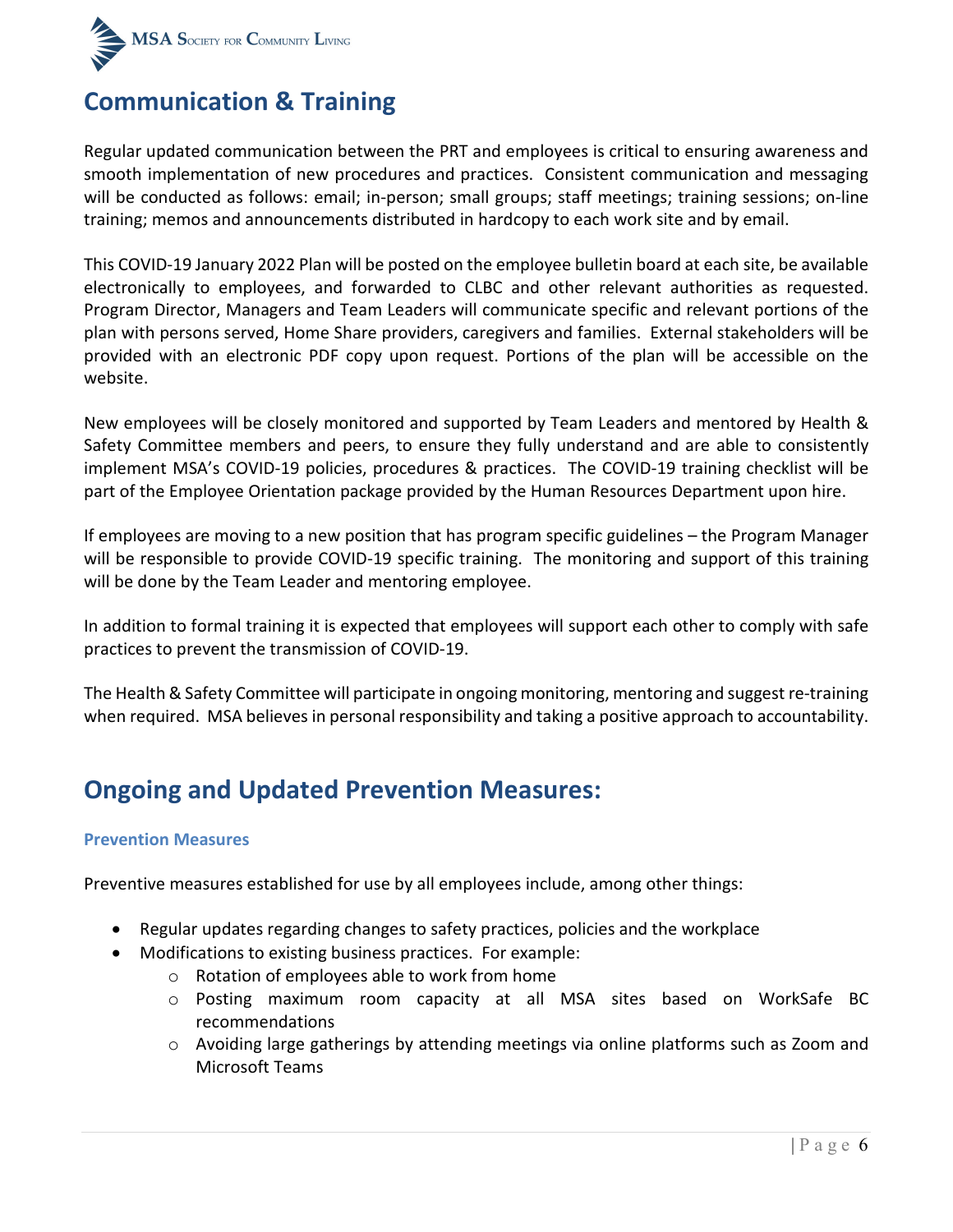

- Facility and equipment disinfection i.e., high traffic areas, handrails, chairs, tables, washrooms etc.
- Hygiene practices hand-washing and disinfecting washrooms after each use.
- Facial masks minimum three layer as recommended by PHO (MSA will provide nonmedical disposable masksto be worn under thinner cloth masks). Employees are encouraged to purchase filters to be placed inside their cloth masks or purchase three-layer (minimum) cloth masks. Cloth mask hygiene requires regular cleaning to prevent transmission of virus and harmful germs.
- Daily health check-ins including temperature monitoring and declaration of being symptom free, recent travel outside of Canada and confirmation of not having contact with someone who has tested positive with COVID-19.
- Social distancing and, other interventions as recommended.

These measures are aimed at preventing the spread of COVID-19 in connection with day-to-day operations, implementing BCCDC and PHO guidance, and complying with applicable laws, rules, and regulations.

On November 18, 2021, the BC Provincial Health Officer (PHO) added Community Living BC (CLBC) and its funded programs and care locations to its mandatory vaccination status requiring staff of all CLBC funded service providers to confirm that they have been fully vaccinated against COVID-19 by January 14, 2022. MSA Society fully supports the PHO order regarding vaccination and encourages all persons served, families and care providers to do the same.

#### **Employee & Persons Served Health Screening & Travel:**

All employees and persons served will complete a daily health check prior to entering any MSA facility, acknowledging they have no symptoms (without a known cause). Each work site has a screening procedure that fits for the specific location and a procedure if the screening indicates the person has flu, cold or COVID-19 symptoms (without a known cause).

Should an employee and/or person served, have symptoms associated with flu, cold or COVID-19, they will be sent home and encouraged to request a COVID-19 test. They must be symptom free before returning to the workplace and may be asked to wear additional Personal Protective Equipment (PPE) for 72 hrs. after their return to work, (according to BCCDC a persistent but non-contagious cough may still be present for some time).

In line with MSA's expectation of personal responsibility, both employees and persons served (caregivers) are expected to communicate with the Team Leader and/or Program Manager if they are planning to travel, have travelled and/or have been in close contact with another person who has travelled outside of Canada.

Employees reporting illness or having travelled outside of Canada are required to contact 811 and report recommendations to HR Manager or designate.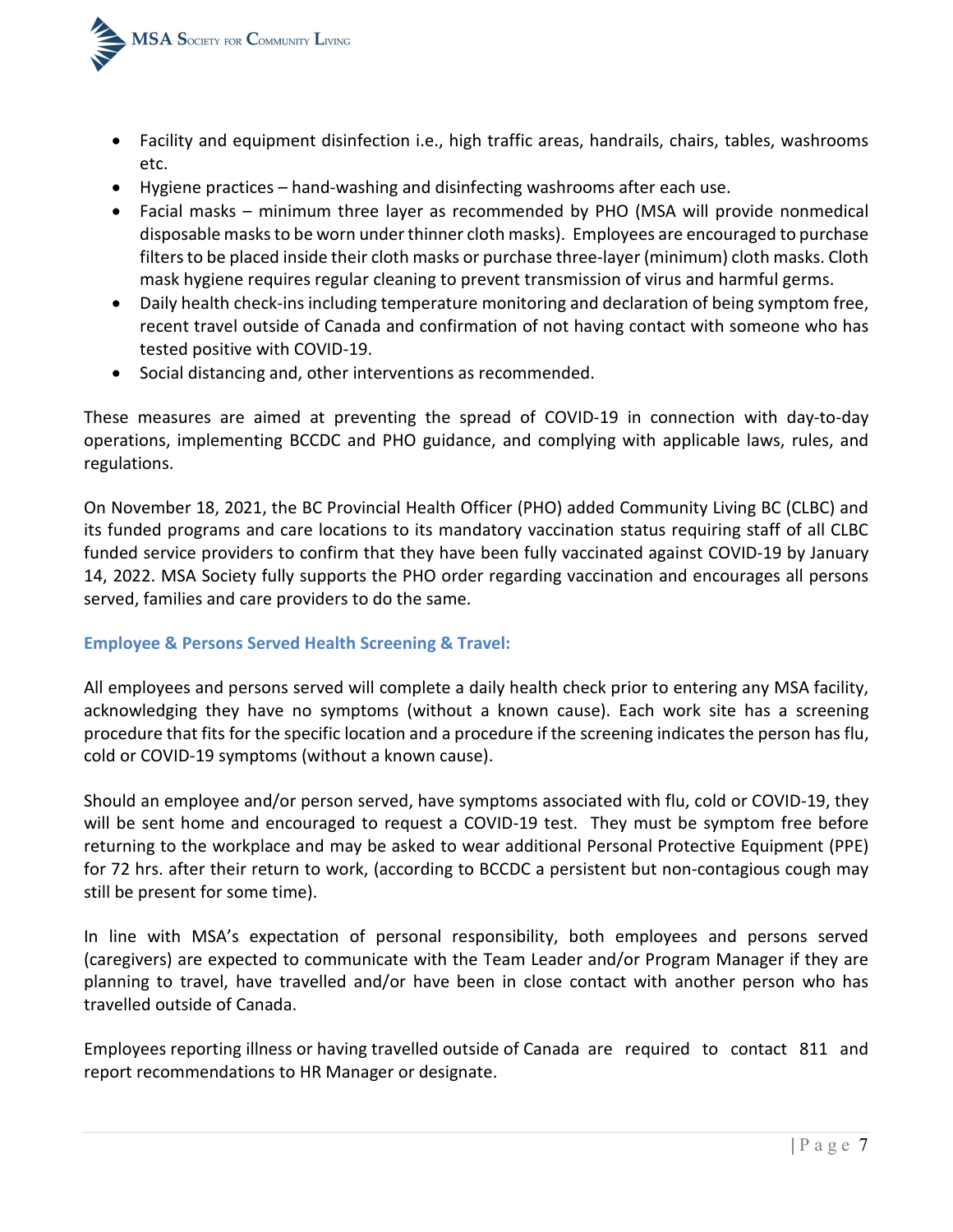

#### **Personal Protective Equipment (PPE):**

In addition to following Universal Precautions, (hand washing, social distancing, mask and glove wearing) MSA has acquired medical grade equipment should an outbreak take place, providing additional protection for persons served, employees and others. All visitors are required to wear masks on-site as per visitor's policy & procedure.

- Various items of PPE, available to all MSA employees are listed and described below:
	- o Non-medical grade masks
	- $\circ$  Medical grade N-95 masks
	- o Face Shields
	- o Gowns/smocks
	- o Gloves

Employee Self-Care - Employees are encouraged to wear and utilized additional PPE at any time, if they are uncomfortable and/or if they wish to increase their own personal safety.

Employees will dispose of PPE according to the disposal procedure.

#### **Standard Personnel & Community Practices:**

COVID-19 Policy, procedures and training protocols across the agency include:

- Stay home when you are sick and/or experiencing flu, cold or COVID-19 symptoms;
- Adhere to updated Federal and Provincial requirements when traveling;
- Request COVID-19 testing when symptoms are consistent with COVID-19 (MSA employees are encouraged to identify themselves as healthcare workers);
- Return to work from illness when symptoms have been completely resolved;
- Isolation practice for anyone who becomes ill at work/program includes, isolation room made available at all sites, donning of PPE; leaving the facility as soon as possible, contacting Public Health (811); deep cleaning and disinfecting;
- Hand washing for 20 seconds or using hand sanitizer with at least 70% alcohol when soap and water are not available;
- Coughing and sneezing etiquette and strategies to reduce face touching;
- Social distancing of 6 feet and using PPE protocol's if it is not possible to social distance;
- Kitchen, dishes, utensils and food cleaning protocols and procedures;
- Cleaning and disinfecting procedures;
- Occupancy and washroom cleaning and use practices;
- Site entry procedures (daily health checks);
- Visitor's policy and procedures;
- Transportation for agency business protocols for agency owned vehicles; and
- Community activities risk assessment and safety plan to ensure safe and healthy outdoor activities. Due to COVID-19 restrictions and safety practices community activities are limited/ on-hold.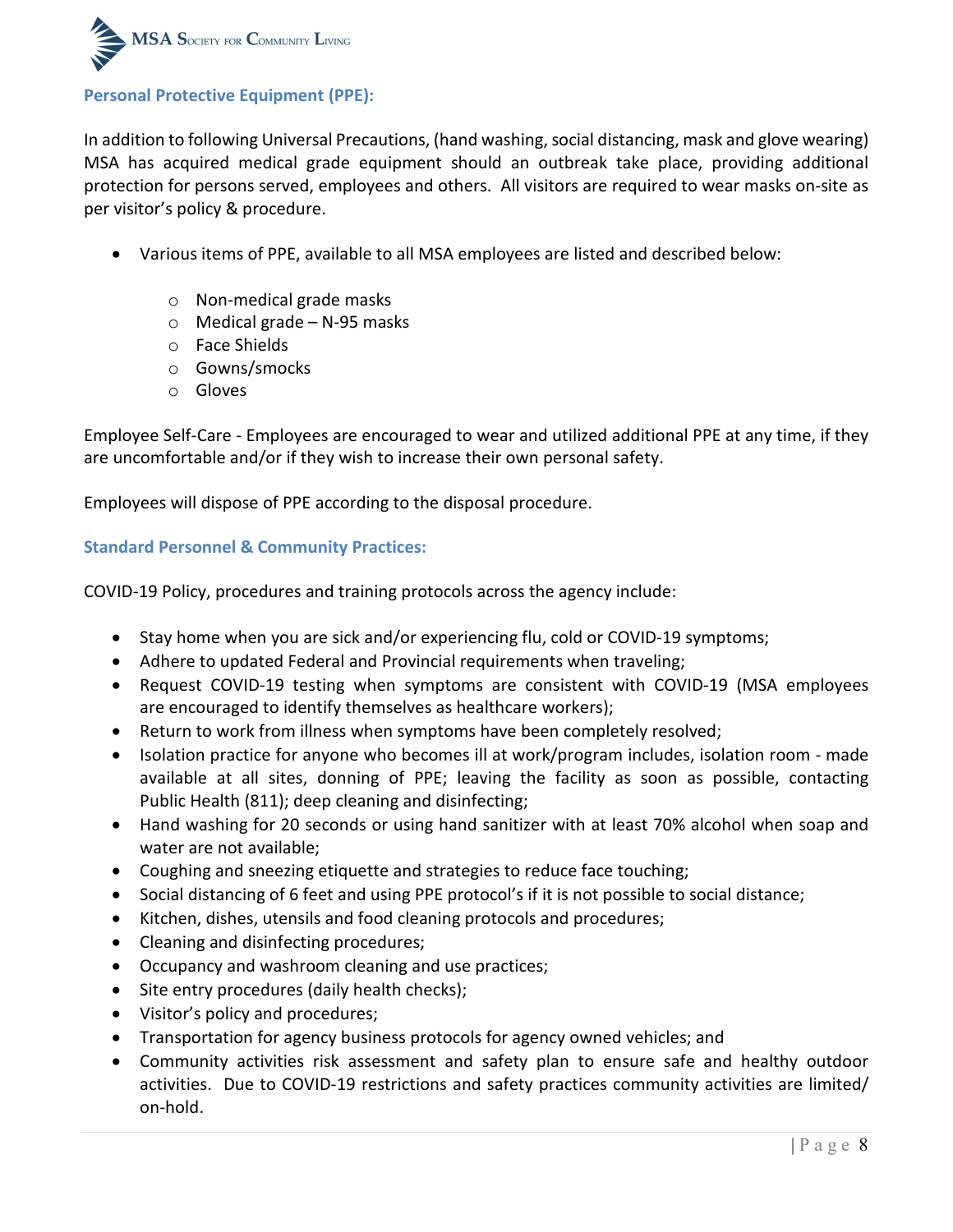

#### **Facilities Modifications:**

- Room and building occupancy numbers based on WorkSafe BC recommendations of 5 square meters (approximately 7x 7 square feet) of unencumbered floor space per person.
- Occupancy numbers are there for guidance, lower numbers may be prudent for persons served who struggle to social distance and a variety of other circumstances.
- Occupancy numbers are posted on the outside of each program space door.
- Room occupancy numbers will be expanded and altered as recommended by WorkSafe BC in response to PHO pandemic restrictions and precautions.

#### **Transportation Modifications:**

COVID-19 has created some additional challenges when transporting persons served in a way that ensures safety for those who are unable to socially distance and/or wear PPE. The only method of transportation currently available for persons served includes:

- MSA owned vehicles a transportation program has been implemented to maximize the number of persons served able to safely attend the Community Inclusion program. To this end, a new ten (10) passenger van has been added to the list of MSA owned vehicles.
- A select number of persons served have been invited to use HandyDart services. MSA continues to monitor this situation and will look to expand the number of persons served accessing HandyDart once it is deemed safe to do so.
- Caregivers/family members are welcome to provide daily transportation for their supported individual/family member.

Those living in MSA Community Housing programs will continue to be transported to and from community activities, appointments etc. via agency owned vehicles.

#### **Agency Owned Vehicles**

All COVID-19 practices expected on-site are also expected before, during and after transporting anyone in an agency owned vehicle which includes:

- Social distancing while in the vehicle, employees will wear a 3-ply mask
- Disinfecting the vehicle after each trip
- Hand washing prior to and after leaving the vehicle
- Cough and sneezing etiquette will be adhered to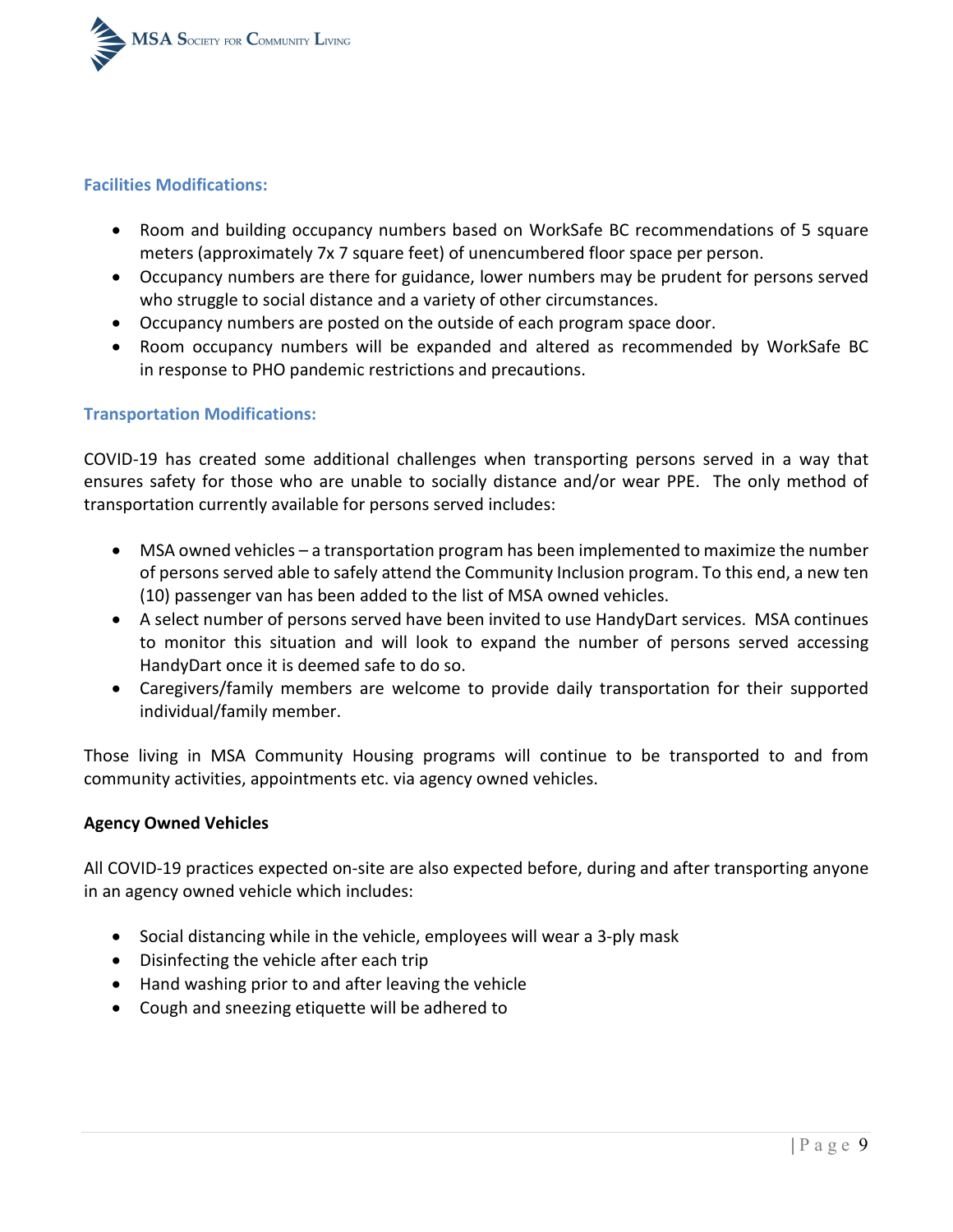

### **COVID-19 Exposure and Testing:**

All incidents of possible exposure will include a request to contact 811 and report recommendations to HR Manager. Positive COVID-19 cases amongst employees and persons served will be reported to Public Health (811), Licensing (if applicable), and CLBC.

If MSA has a confirmed case of COVID-19 – if applicable affected employees will be contacted by health authorities. The Executive Director will oversee all communications related to an outbreak and will follow the directions of Public Health.

# **Cleaning and Disinfecting:**

Cleaning and disinfecting practices are in place to protect employee, persons served, volunteers, visitors and anyone else using MSA sites. Each department has developed site specific cleaning and disinfecting procedures however, the following guidelines are agency wide:

- Full site disinfecting will be done minimally before shift & after each shift;
- If a room is used for 2 different persons served in one day, full room disinfecting will be done between individuals;
- Disposable products will be used for cleaning and disinfecting;
- High touch areas will be disinfected, this includes(but is not limited) light switches, door knobs, tables, chairs, counters, equipment, etc.;
- Employees will be responsible to wipe down computers, keyboards and phones prior to leaving shared office space;
- Protocols have been developed for the cleaning of equipment used by persons served, which includes washing, wiping, separating into bags and other methods which are outlined in program specific procedures;
- All bathrooms will be cleaned after each use. There will be cleaning and disinfecting products and equipment in each washroom; and
- It is essential that employees clean washrooms after person served use to ensure compliance with the Covid- 19 Plan.

### **Visitors and Deliveries:**

There are agency guidelines in place for visitors and deliveries however, there may be additional expectations and/or variations in the Community Housing programs due to the nature of family relationships for persons served who reside in these locations.

MSA considers essential visitors as medical personnel, CLBC Employee, Fraser Health, repair people, and/or other people designated as essential by the Executive Director for specific purposes related to service. Family members are considered essential visitors in all Community Housing locations however, they must comply with visitor's policies and procedures.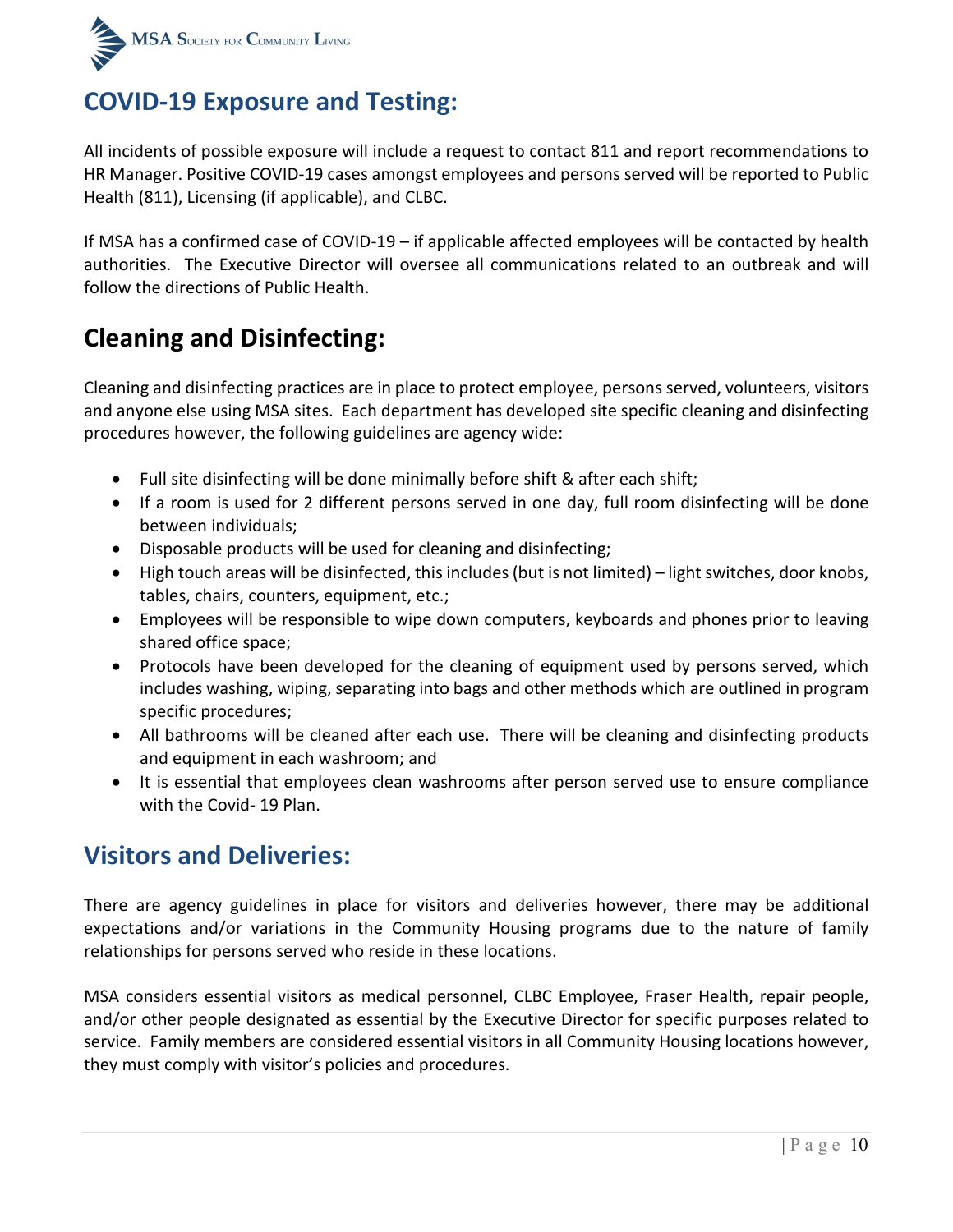

Visitors are required (whenever possible) to set up a visitation time prior to coming on-site. If the visitor is unable to comply with the policy, alternate arrangements will be made for visitation.

All visitors and deliveries are required to comply with the following at all MSA sites:

- Prior to entering the building MSA employees will conduct a health check-in/screening which includes a temperature reading and the following questions:
	- o Do you have any cold or flu-like symptoms?
	- o Have you been exposed to anyone who has tested positive for COVID-19?
	- o Have you been tested for COVID-19 in the past 5 days?
- Follow hand hygiene and sign-in protocols;
- Social distancing at all times;
- All visitors must wear a three-ply mask; and
- Gloves provided by MSA may be required in certain circumstances.

### **Monitoring & Modifying:**

MSA is a learning organization and monitoring not only keeps people safe but also allows for learning and improving practices, policies and procedures. Monitoring and responding to new information, COVID-19 updates, changes, increased risks and analysis of best practices is critical to ensuring the health and safety of everyone until the Public Health Officer declares the pandemic over. Monitoring will take various forms and will be the responsibility of the Leadership Team (LT), Health & Safety Committee, and all employees with the intent of learning, teaching, supporting and encouraging new behaviors and practices. Various forms of monitoring will include:

- Documented weekly check-ins with Leadership Team to assess the effectiveness of current practices and adjusting plans/policy and protocols as required;
- Program Manager checks in regularly with Team Leaders and employees to assess the effectiveness of practice and bring any changes to policy and/or procedures forward to the LT team for discussion and revision;
- Personal responsibility is stressed in the workplace with the intent of employees supporting each other to remain healthy and safe;
- Health & Safety Committee will acknowledge the effort conscientious work being done to maintain health and safety of individuals; and
- All concerns and/or issues raised by persons served, employees, caregivers and families will be brought forward for discussion at the LT meetings.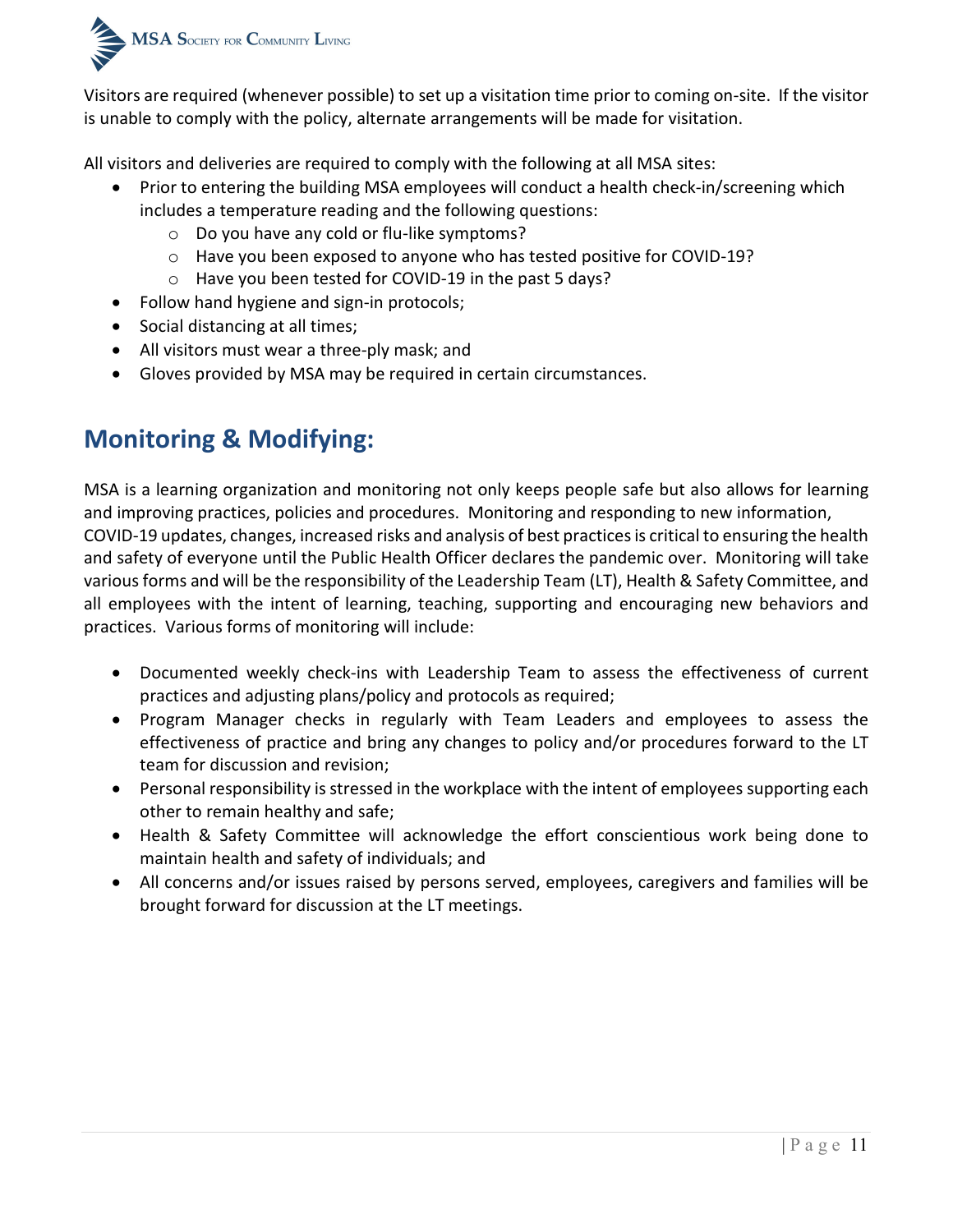

### **Organizational Recovery Part Two**

### **Community Inclusion Guidelines:**

#### **Recovery Process:**

The introduction of additional on-site persons served and increase in group numbers will be done slowly and thoughtfully. There will not be any set timelines understanding that COVID-19 is constantly evolving and may require very fluid adaptations along the way. Remaining attuned to PHO and BCCDC updates to ensure awareness of new protocols, recommendations and information to assist us in determining safe practices.

Plans for programming are developed with the ability to be decreased and/or stopped if there is an increased safety risk or a new variant of COVID-19. All persons served and caregivers will be made aware that this is a possibility and they will be notified by email and/or phone should our services change. Notifications may also be placed on our website.

#### **Program Guidelines:**

Recognizing that COVID-19 conditions and expectations vary throughout the Province and the Social Services Sector, MSA developed their guidelines based on persons served, employees, volunteers and program needs.

These guidelines are meant to mitigate risk and provide recommendations for the implementation of a number of different preventative and responsive safety measures including but not limited to; facility modifications and alterations to practices, COVID-19 specific policies and procedures, employee training, modifications in how services to persons served are offered. Risk assessments and safety measures are monitored, managed and modified as information emerges, instructions and recommendations change and lessons are learned.

Persons served will be required to follow the same illness policy and guidelines as employees. As changes occur, updates will be sent home and discussed with the caregivers and families. If persons served arrive to the program showing signs of any flu-like symptoms or do not pass the health screening, their family members/caregiver will be required to take them home. Furthermore, if persons served become ill at program they will follow the same Illness at Work policy and guidelines as employees, and will be required to pick the person served up immediately. Team Leaders will discuss with all family members/caregivers, that if they do not answer their phone, do not have an emergency back up and/or do not come and pick up the person served as soon as possible, this may have an impact on our ability to provide service on-site.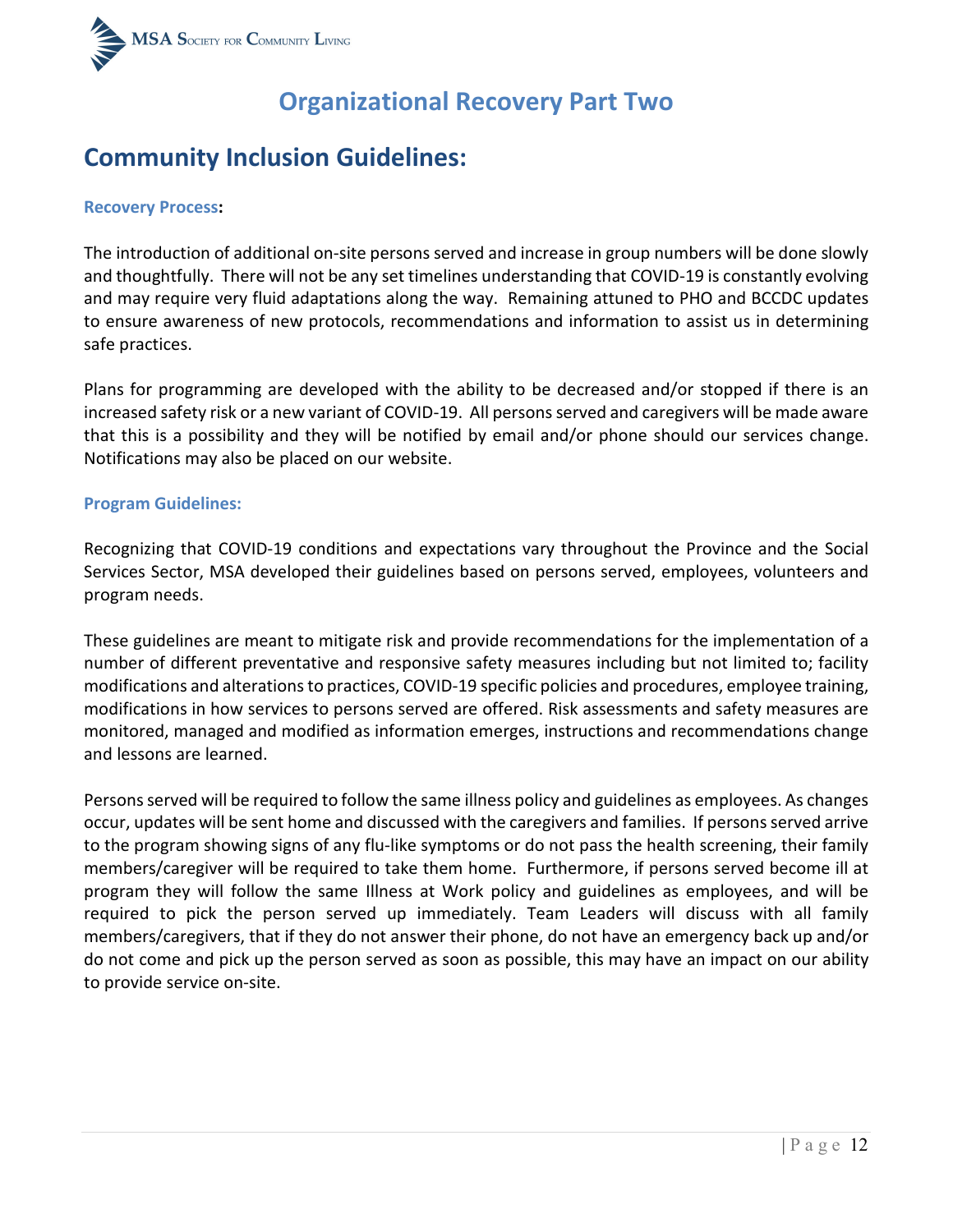

### **Re-Opening Processes and Program Modifications:**

#### **Service Expansion:**

Currently the Community Inclusion Program will not have group activities with more than a 5 :1 ratio. Any 5:1 ratio activities would require a risk assessment, safety plan and persons served would need to demonstrate their ability to socially distance for a period to time and through activities with limited support.

Should the PHO indicate a lifting of restrictions MSA leadership will monitor, review and make changes based on BCCDC, WorkSafe BC, Fraser Health and PHO office recommendations. The expansion of larger group activities will require additional planning and risk assessments to ensure the health and safety of all. Increasing to a large group event or expansion of services to include an increase of persons served would require the Executive Director and Director of Programs' approval and signature on the safety plan.

### **Supporting Return of Persons Served:**

Each persons served return to on-site Community Inclusion programming will be unique and require thoughtful consideration to ensure COVID-19 prevention protocols and safety measures can be maintained. Part of the risk assessment will include a discussion on their current stressors, which may include additional support needs and mental health or behavioural concerns. Part of the safety plan will include strategies to address the identified challenges. For some indivudals this may require a new or revised Support Plan.

Employees will work with all new and returning persons served to practice universal precautions such as social distancing, hand-washing, coughing etiquette and use of facial masks. They will be engaging with caregivers to try and implement consistent strategies in both the home and during program. In addition, the goal will be to expand the persons served connections in the community.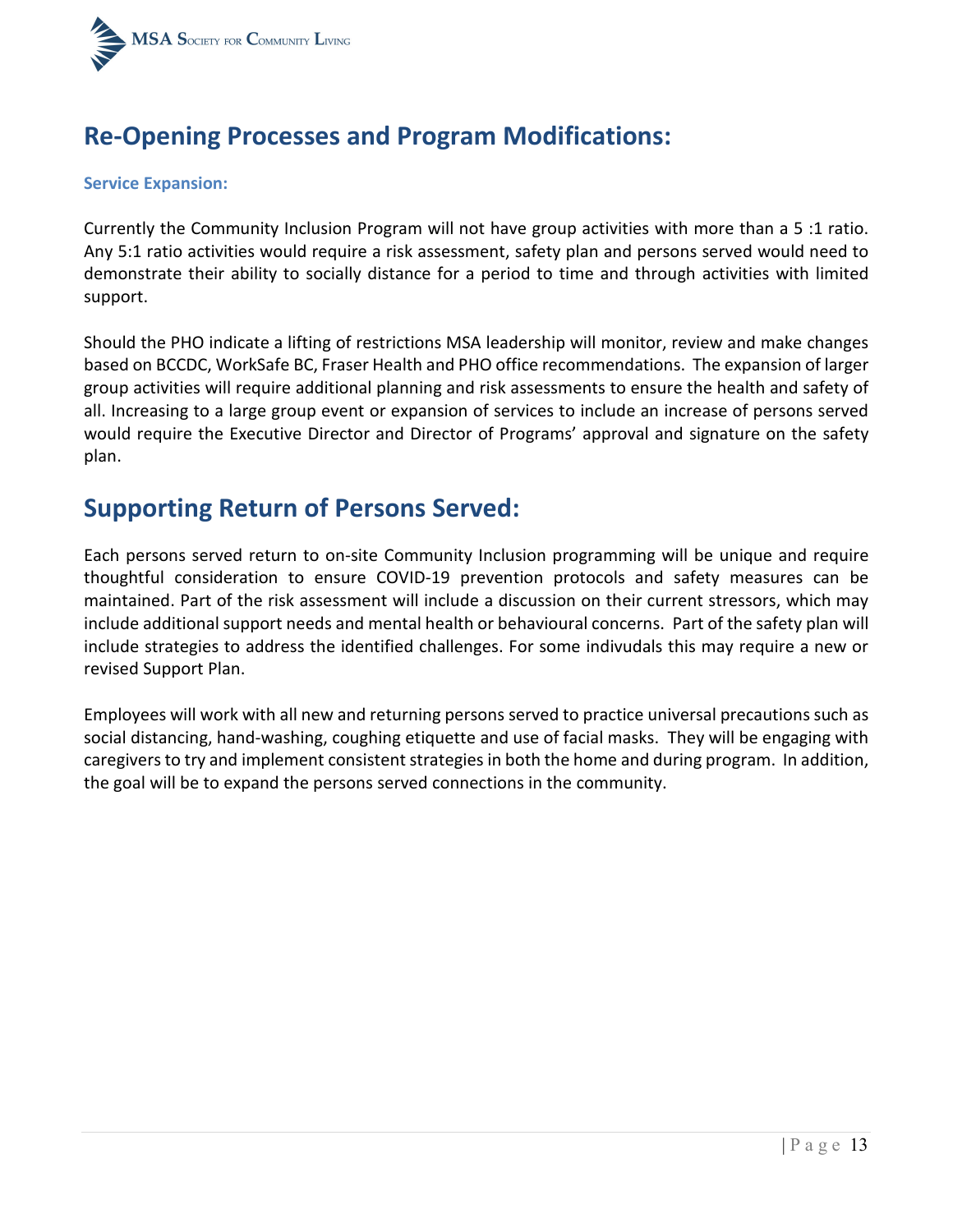

### **Organizational Recovery Part Three**

### **Community Housing Guidelines:**

#### **Mill Lake, Mt. Waddington and the Life Skills and Resource Home Recovery Home Plan**

This document will provide guidance to employees during the COVID-19 pandemic reopening and ongoing. In addition to program specific plans all employees are expected to comply with the organizational plan in Part One of this document. This plan contains information specific to COVID-19 and will evolve as more information and guidelines become available. Persons served, family members and MSA employees will be given prior notification regarding changes in practice, policy or procedure, whenever possible, that may pertain specifically to them. The details of this plan will be reviewed by the Program Director and Manager. Team Leaders will be included in the review and monitoring process to ensure that they are fully aware of and engaged in the process.

#### **Measures to Reduce Risk:**

- Daily signed employee health check-ins. All Community Housing employees will continue to conduct Daily Health check-ins regarding the following symptoms (without a known cause):
	- **Fever**
	- **new cough**
	- **shortness of breath**
	- diarrhea
- Maintaining physical distancing
	- o 2 metres (6 feet) between persons served and employees will be practiced whenever possible (masks will be worn when physical distancing is not possible)
	- $\circ$  occupancy limits will be posted in all rooms based on the WorkSafe BC 7'x7' per person recommendations, an occupancy chart has been completed for the entire agency.
	- $\circ$  While out on walks in the community physical distancing between persons served and the public will be maintained at all times
- Cleaning Hygiene
	- $\circ$  All MSA Community Housing sites are stocked with the following supplies:
		- **disinfecting wipes**
		- **disinfecting cleaner**
		- bleach and water solutions (1-part bleach to 9-parts water)
		- hand sanitizer (at least 60% alcohol)
	- $\circ$  PPE all MSA Community Housing employees have been provided the following PPE
		- masks (N-95 surgical available in case of outbreak and non-medical cloth masks)
		- **face shields**
		- **gowns**
		- smocks
		- **gloves**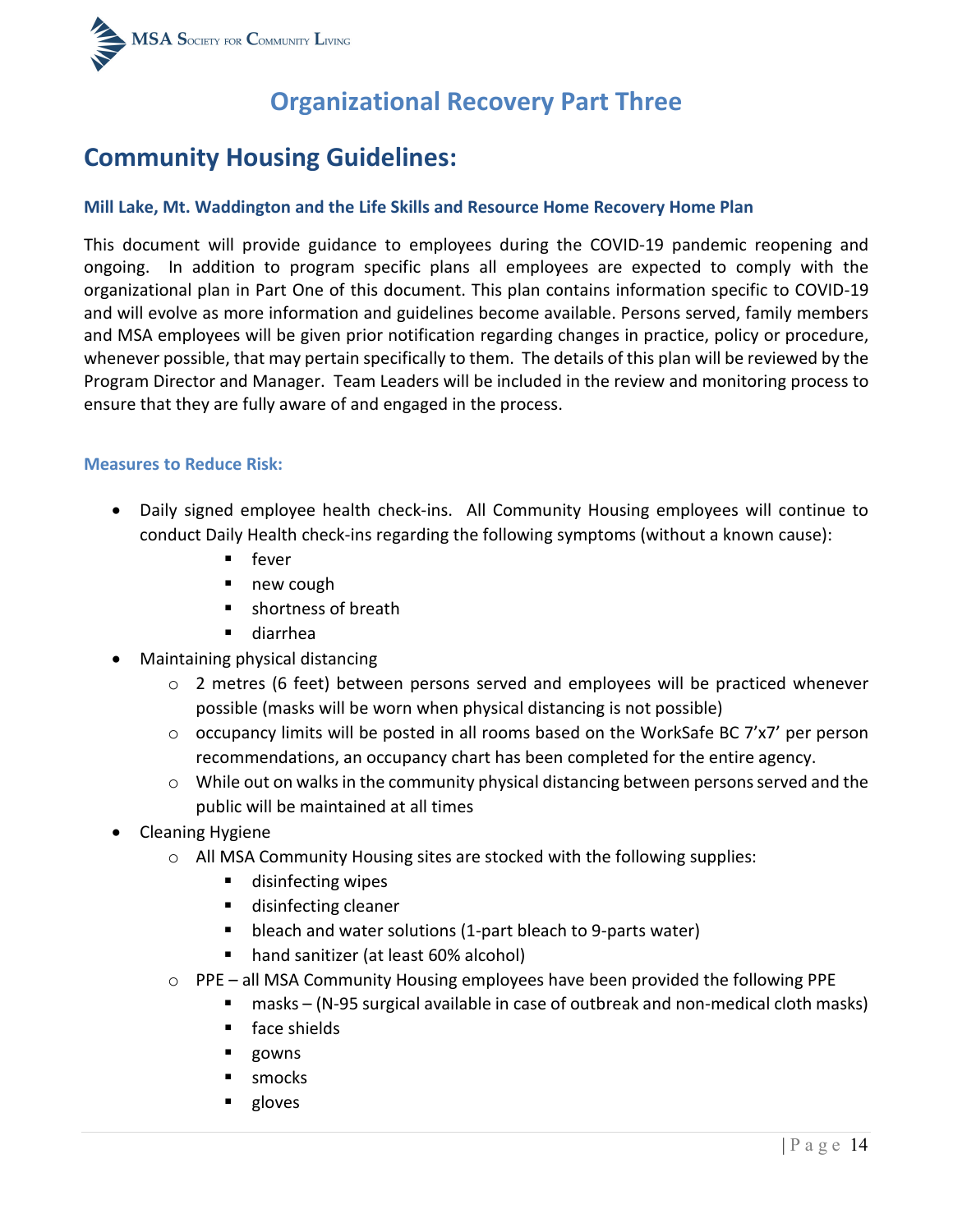

- o Universal Precautions (not mentioned above):
	- handwashing (20 secs in length)
		- o upon entering the home;
		- o before and after food prep;
		- o before and after handing common equipment;
		- o before and after providing personal care; and
		- o frequently throughout the day.
- o coughing and sneezing into tissue or flexed elbow
- $\circ$  discarding all contaminated materials, following MSA procedures for disposal

#### **Outings into the Community**

- Risk assessments will be conducted for each outing i.e. going to the bank, park, café...
- COVID-19 kits supplied with all necessary PPE will be taken on all outings (gloves, masks, face shields, gowns, hand-sanitizer)

#### **Visitation to Mill Lake, Mt. Waddington and The Life Skills and Resource Home**

- All medical professionals will be provided with the visitor's policy
- All medical professionals will be asked to wash their hands upon entry and wear a mask throughout their visit
- Family members will be given copies of the visitor's policy and all applicable policies and procedures to ensure safety.
- All visitors (per visit) to all MSA sites will be required to complete a health check-in with the assistance of a MSA employee. This assessment will include the following (without a known cause):
	- o fever
	- o new cough
	- o shortness of breath
	- o diarrhea
	- $\circ$  and any flu-like symptoms and/or other less common symptoms of COVID-19
- Family Visit Protocols:
	- o Family members will be asked to wash their hands upon arrival and wear a mask throughout their visit
	- o Family members will practice social distancing
	- o Family members will wear PPE as directed by employee
	- o no homemade food will be permitted
	- o no meals will be provided to the family member
- Employee will casually monitor and observe the COVID-19 practices of the family member and give gentle reminders if needed.
- Disinfecting will be done by employees at the end of each visit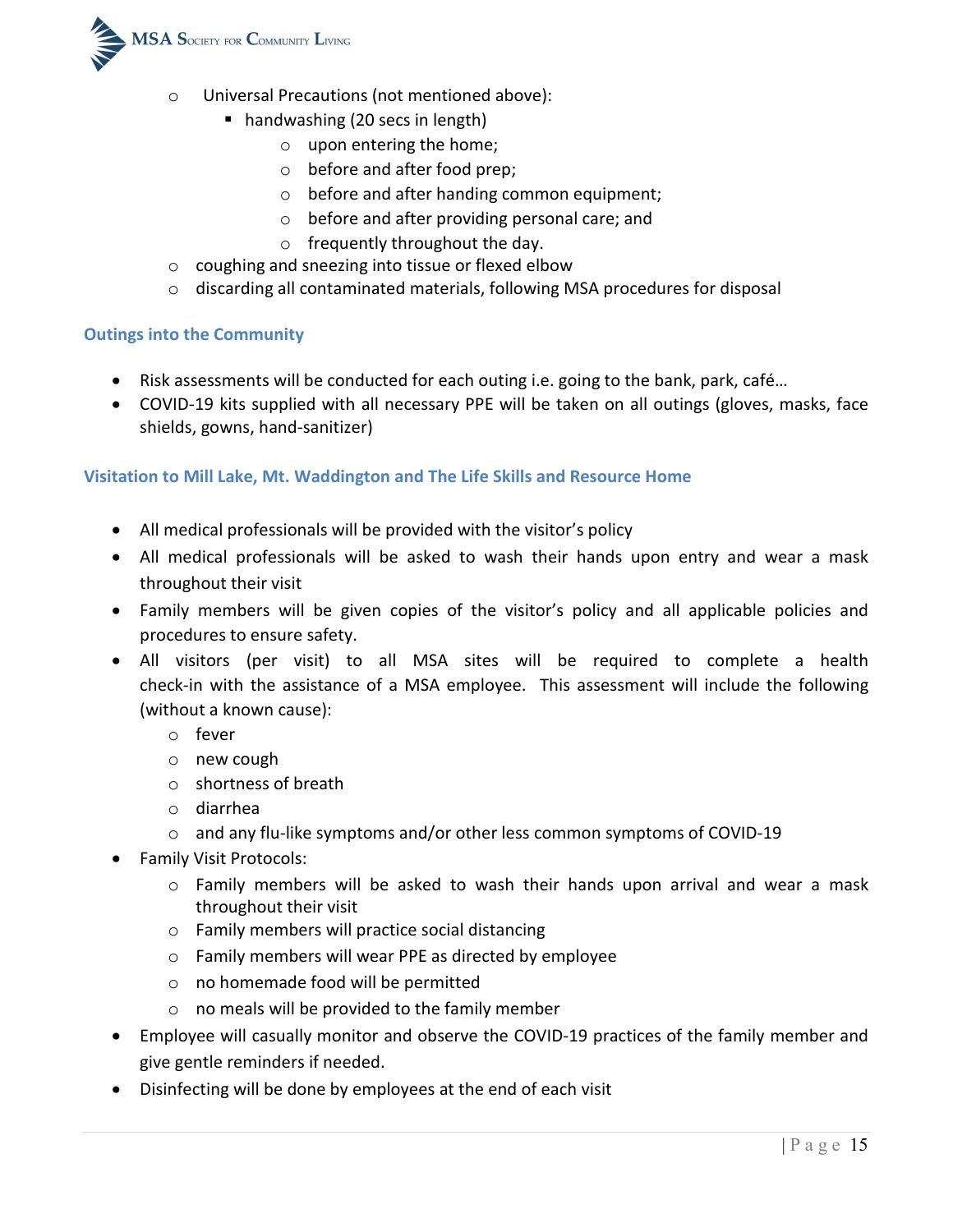

Monitoring Workplace and Modifying Plans as Needed (See Part 1 for Agency Wide Plan)

- Responding to employee input and in consultation with Work Safe BC, Health and Safety Committee, BC Public Health, BCCDC, CLBC and Fraser Valley Health MSA Society is committed to conducting regular reviews to assess ongoing practices, risks and information that has been updated or may have changed during the COVID-19 reopening period.
- Employees will be encouraged to raise safety concerns this can be done through conversations with Program Team Leaders, Manager, Director, or Health & Safety Representative.

### **Respite Services Recovery Plan:**

Respite services are provided in the Mt. Waddington location and therefore all of the Community Housing policies, procedures and practices apply to respite services. In addition, there are respite specific protocols outlined below. Should the number of cases increase in the community (another COVID-19 wave) and/or the recommendations of the Public Health Officer, MSA will respond accordingly to ensure the safety of persons served and employees. This may mean a change in how services are offered and/or a temporary suspension of respite until it is safe to resume services.

#### **Persons Served Risk Assessments & Safety Plans:**

#### **Health Assessments/Check-ins:**

- Prior to each respite service the employee will inquire and document as to whether there have been any changes in the family's COVID-19 practices, travel, and/or exposure. Families will be encouraged to communicate openly about any changes to their social practices to ensure the employee can implement a safety plan for the person served and the employees.
- If there have been changes that increase the risk to employee and/or persons served since the last respite visit the Team Leader will contact the Program Manager to discuss options.
- Each time the individual accesses MSA Respite Services they will be required to complete a health check-in with the assistance of an employee. In addition, the caregiver or family member will also be asked to complete a health screening checklist to ensure others in the family or social circle do not have symptoms. This assessment will include the following and any other flu-like symptoms:
	- o fever
	- o new cough
	- o shortness of breath
	- o diarrhea
	- o Loss of or reduced sense of taste and smell
	- o headache
	- o muscle aches
	- o fatigue
	- o loss of appetite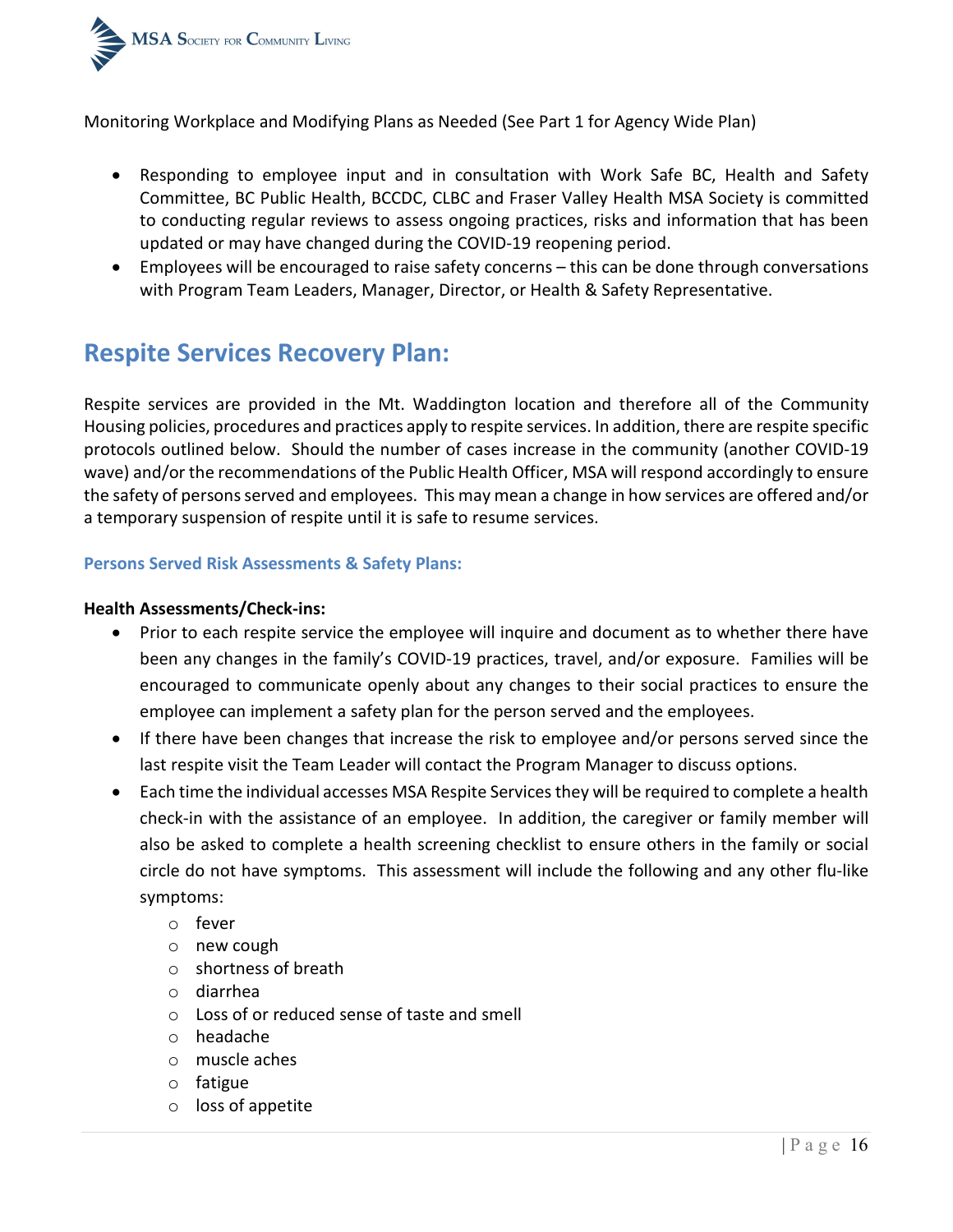

Each family will be asked to disclose whether they have a family member who has had contact with anyone who may have recently travelled internationally. If the family answers "yes" to any of the questions, a new safety plan will be required to mitigate any new risks prior to the respite visit.

#### **Risk Assessments:**

As persons served are able to access more community opportunities and services, a risk assessment will be completed to explore challenges that may occur during specific outings into the community during a pandemic. Several risk assessments have already been completed but as the province continues to reopen and expand entrance into community venues MSA Community Housing employees will develop risk assessments for all new outings.

### **Persons Served or Family Illness:**

Persons served who have been ill prior to receiving respite services, must be symptom free before Respite Services can be provided. Respite Services may not be approved for a short period if the family and/or person served has been ill, traveled internationally or been exposed to COVID-19.

### **Home Share Recovery Plan**

This document will provide guidance to Home Share Manager, Director and Home Share Providers. This plan is meant to accompany MSA Society Pandemic Recovery Plan and may be revised as more information and guidelines become available. Persons served, family members and/or care providers will be given prior notification regarding changes in practice, policy or procedure that may pertain specifically to them.

In a pandemic outbreak, there will be defined phases and the responses will be specific to each phase.

#### **Phase 1: Prevention**

Phase 1 isfocused on steps that can be taken to prevent the possible spread of COVID-19 and will identify who will take the lead in each section. The following recommendations will be made to all Home Share Providers:

- Ensure that all home shares increase their emergency preparedness supplies to a 2-week supply. It will include cleaning supplies, particularly disinfectants, and food on-site, access to gowns, gloves and masks, thermometers, waste containers with plastic liners.
- Avoid large in-person community activities especially where others congregate.
- Limit outings to open spaces such as parks and other nature type settings.
- Practice social distancing ensuring 6 feet or two arm's lengths space from another person. Home Share Providers will ensure they are engaging in hand hygiene and respiratory hygiene and to support persons served to do the same.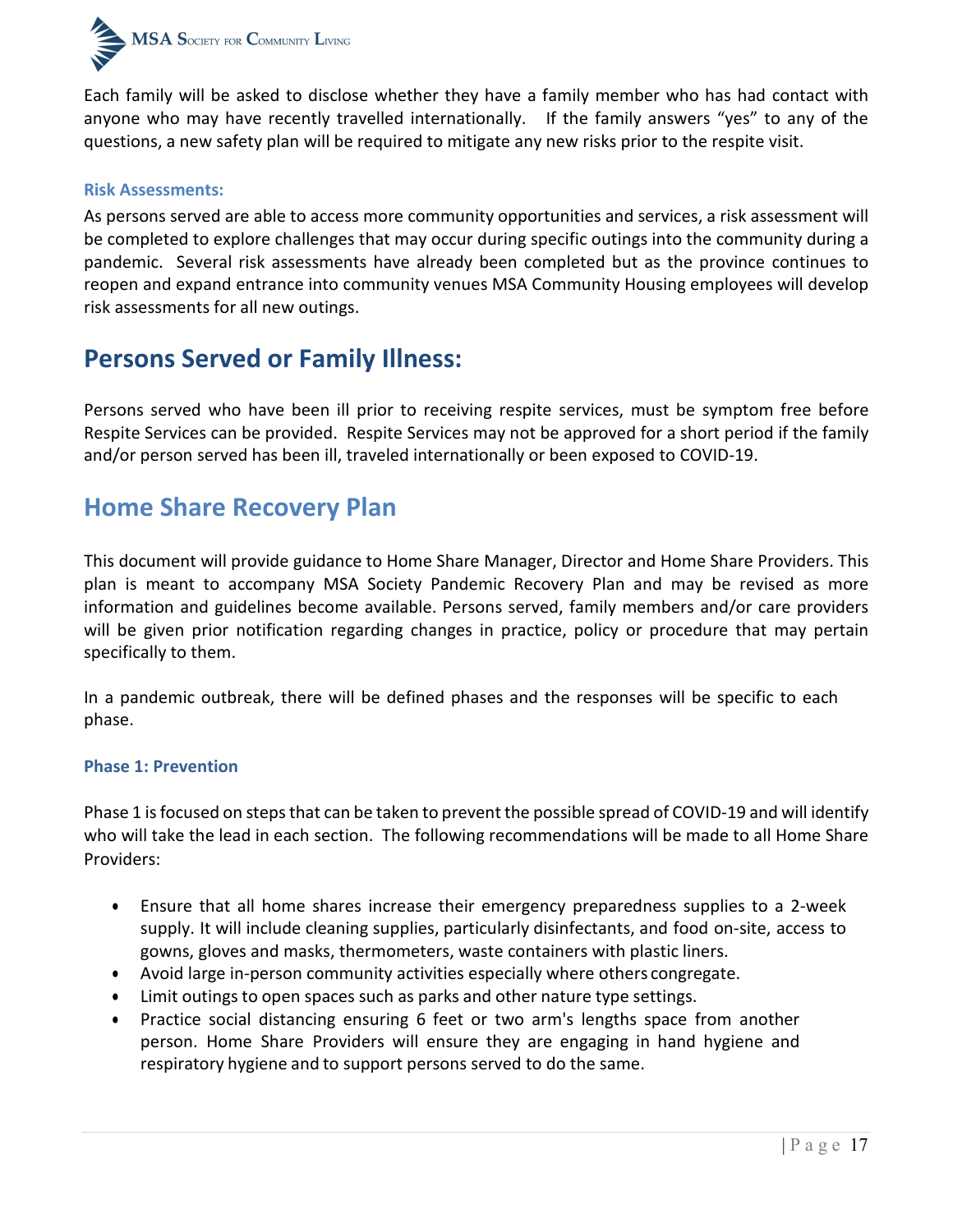

- In keeping with the Provincial guidelines, Home Share Providers and persons served will wear facial masks when entering all public buildings.
- Home Share Providers, persons served or someone living in their household who have been out of country will need to follow the orders of the BC Health Minister and must inform their Home Share Program Manager.
- Observe recommendations of recognized health officials, such as BCCDC, Fraser Health, PHO, Federal and Provincial Gov't communication or Health Canada.

#### **Phase Two: Preparation and Response to Increased Risk of Transmission**

During times when the risk of exposure is heightened due to rapid transmission of COVID-19 variants or significant increase of COVID-19 cases, home visits will discontinue. Distanced options, such as Microsoft Teams, Zoom and conference calling will be implemented. Home Share Manager will continue to do 6 month and 1 yr. assessments via email and delivering documents directly to the Home Share Provider's residence as required.

• The Executive Director, in conjunction with the Home Share Manager and Director will ensure contingency plans are in place for all Home Shares in the event a supported individual, Home Share Provider or person living in the home should contract COVID-19. Contingency plans will outline things such as isolation procedures, back-up plans generated by the Home Share Providers to indicate how supported individuals will continue to receive safe and consistent care and additional training that may be needed.

*The Home Share Manager and Director will create additional back-up plans that will address scenarios in which the Home Share Provider and back-up care provider are too sick to provide ongoing care to the supported individual* 

#### **Phase 3: Implementation**

Phase 3 will be implemented when there is evidence of a supported individual living in an MSA Society Home Share having contracted COVID-19.

- Contingency plans will be implemented.
- Supported Individuals who display new or worsening respiratory symptoms, should be immediately isolated from others in the home. Contact BC Public Health (811) immediately for advice on next steps.
- Home Share Provider will call 911 if the supported individual's breathing becomes difficult including shortness of breath.
- Supported Individuals who contracted COVID-19 will be either quarantined in their rooms or supported to be admitted to hospital.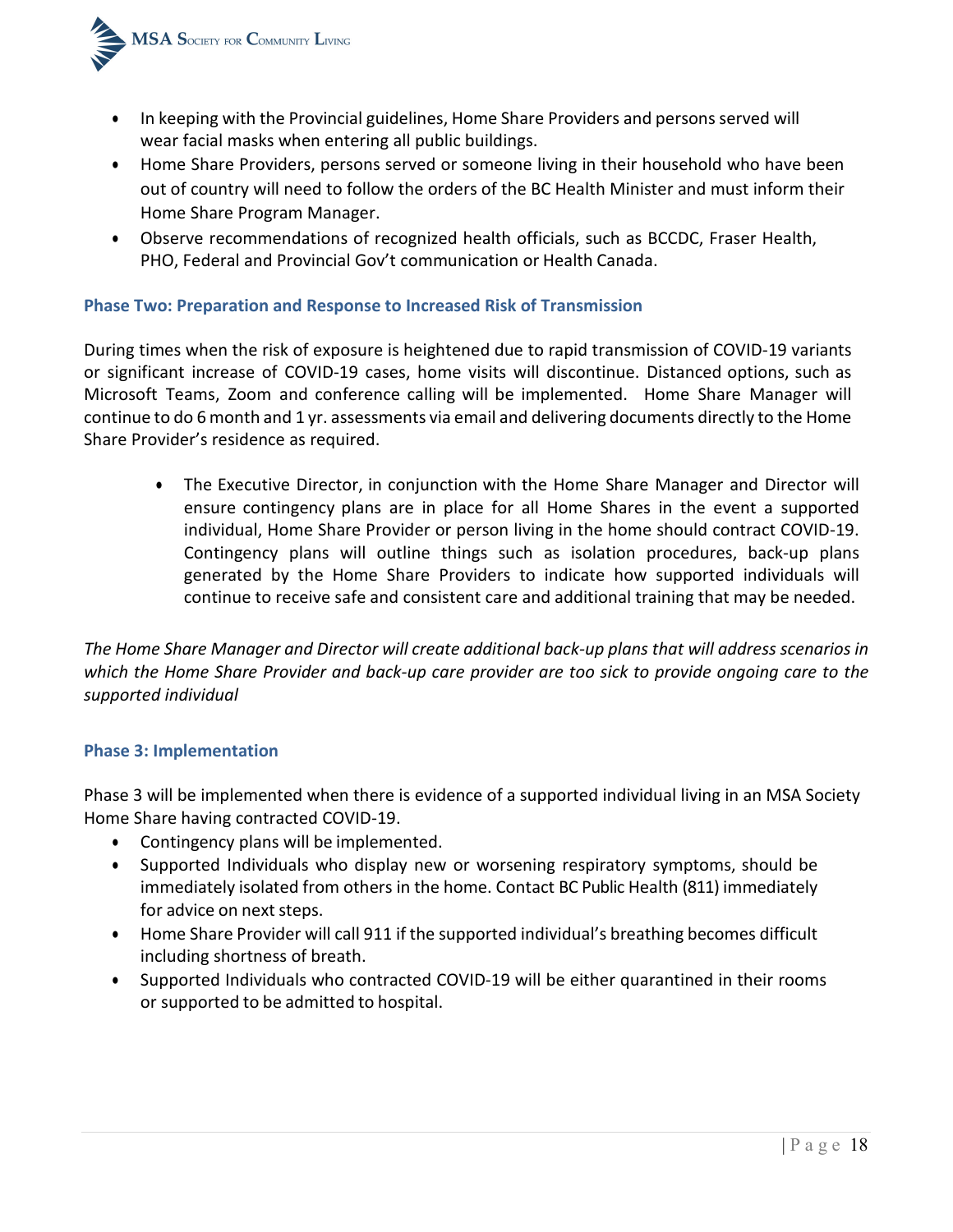

- Home Share Providers who support a person served who needs to be quarantined will be provided with, and trained on, the appropriate use of Personal Protection Equipment (PPE), including how to put on, remove and dispose of PPE. This may include disposable gloves to protect hands, and clean non-sterile long-sleeve gowns or smocks to protect clothes from contamination, medical masks to protect nose and mouth, and eye protection (e.g., goggles, face shield).
- Home Share Providers will be required to complete a set of questions outlining their quarantine plan should COVID-19 enter the home. Appropriate quarantine procedures, will include:
- Limiting movement to contain a person in their bedroom
- If the person does need to utilize other areas of the house, ensure a minimum of 6 feet distance between them and other people isobserved
- Daily temperature assessments
- Continue to follow universal precautions for hand hygiene, laundry procedures and any other guidelines given by health authorities.
- Thoroughly clean frequently touched surfaces follow cleaning procedure.
- Where possible use separate bathroom for the infectedperson.
- Home Share Providers who are supporting an individual with confirmed COVID-19, willselfmonitor and report any symptomsto their Program Manager or delegate immediately.

#### **Phase 4: Respite Care**

Phase 4 will be implemented when the Home Share Provider can no longer support the individual in the home due to COVID-19.

- Contingency plan for respite/alternative care will be put in place
- Home Share Provider will notify MSA Home Share Manager that supported person will be moved into alternative provider's home temporarily while Home Share Provider recovers.

#### **Phase 5: Additional Response**

Phase 5 will be implemented when supported individual cannot be safely cared for by Home Share Provider or alternative provider (i.e., Home Share Provider, alternative provider has both tested positive for COVID-19)

- Supported individual will be moved to Mt Waddington Apt. 108
- Individual living in Apt. 108 will be asked to move to Apt. 112 (if safe to do so, otherwise alternative location will be considered i.e., Crescent Way or McCallum sites)
- MSA Employee will provide 24-7 care for the supported Home Share individual.
- If there is a large outbreak requiring a community response, Crescent Way Building will be converted into a short-term living space for Supported Individuals.